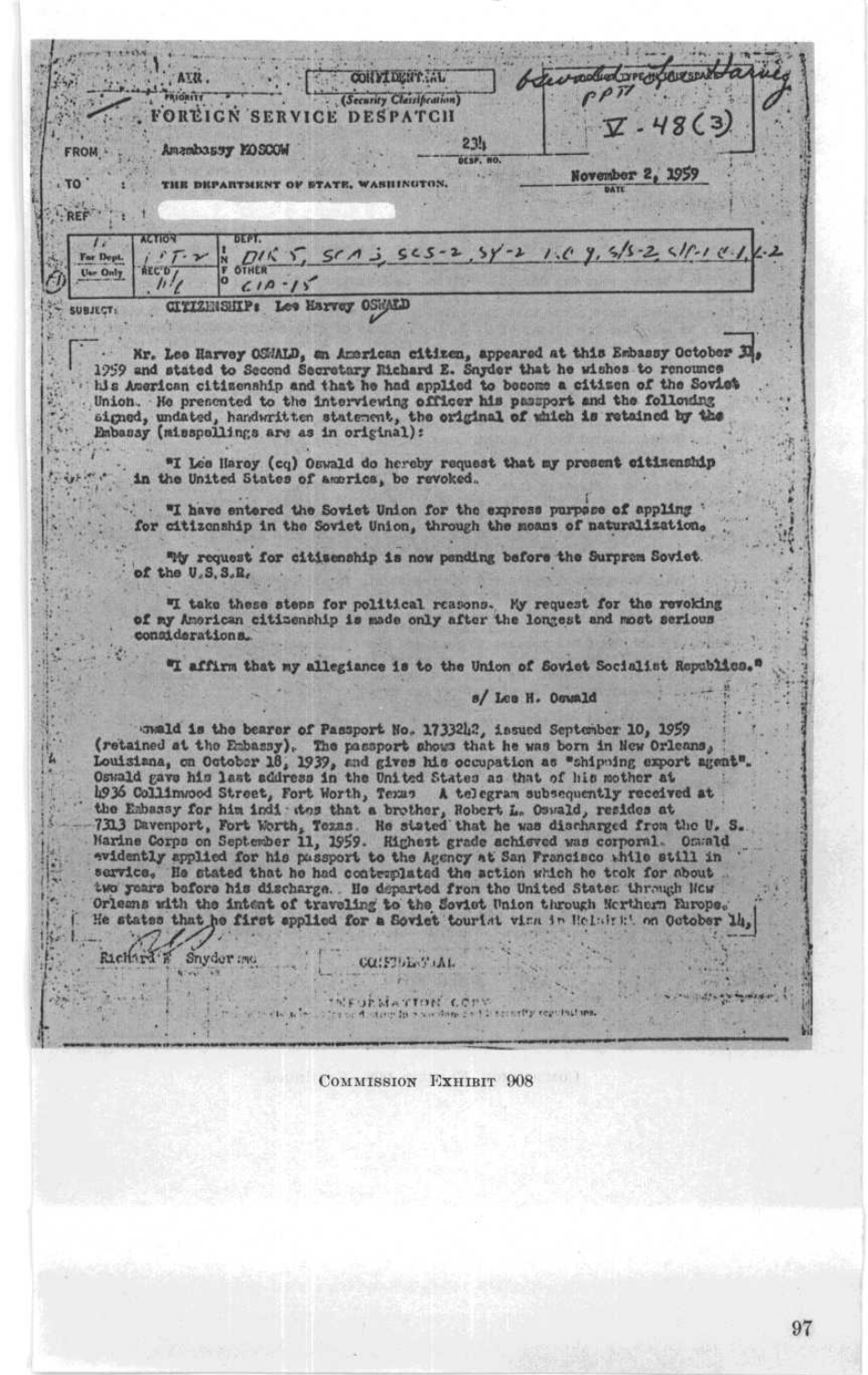| <b>CONFIDENTIAL</b> |  |
|---------------------|--|
|                     |  |
| (Clarrification)    |  |

Page 2 of 3<br>Encl. No. 234 Page 2 of<br>Encl. No. 234<br>Desp. No. 234<br>From 23860W From \_\_ E2BCQW

that he applied for Soviet citizenship by letter to the Supreme Soviet .on October 16 in Moscow. He stated that he did not mention his intent to remain in the Soviet Union to the Soviet Embassy in Helsinki at the time of his visa 'application.

Throughout the interview Oswald's manner was aggressive, arrogant, and uncooperative. He appeared to be competent. He insisted that he did not wish to waste time in discussion or answering questions concerning his "personal" affairs beyond what was directly related to divesting himself of his American citizenship. He was contemptuous of any efforts by the interviewing officer in his interest, made clear that he wanted no advice from the Embassy. He stated that he knew the provisions of U. S. law on loss of citizenship and declined to have them reviewed by the interviewing officer. In short he displayed all the airs of a new sophomore party-liner.

Oswald gave as the "principal reason" for his decision that "I am a marxiet", but declined any further elaboration of his motives. However, other remarks bearing on his attitude were made during the interview. At one point he alluded<br>to hardships endured by his mother as a "worker" and stated that he did not intend to have this happen to him. He also referred to himself several times as a "worker", but admitted that he had never held a civilian job, having entered the Harine Corps directly from junior year of high school. (He claimed to have completed high school while in service.) He stated that his serv and elsewhere "gave me a chance to observe American imperialism. " At another point he reacted sensitively when asked, in connection with his rank in the Marine Corps, whether he felt he should have had a higher grade.

Oswald categorically refused to discuss his family beyond stating that he was not married and that he has a mother in Texas. He had obliterated the address written on the inside cover of file passport and steadfeatly refused to give any last home address until it was elicited by the "threat" that nothing could be done about his request to renounce his citizenship without this information. After giving the address noted above, he then confirmed that it<br>was his mother's sudress. He would not say whether he had informed his mother and rebuffed any suggestion of concern for her.

Oewald offered the information that he had been a radar operator in the Marine Corps and that he had voluntarily stated to unnared Soviet officials that as a Soviet citizen he would make known to them such information concerning the Marine Corps and his speciality as he possessed. He intimated that he might know something of special interest.

. Oswald is presently residing in non-tourist status at the Matropole Hotel in Moscow awaiting the Soviet response to his application for citizenship. As his Soviet visa and militia registration expired on Oct;ber 22, 1959, and have not been renewed, he is patently in a technically illegal residence status with<br>the tacit consent of the Soviet authorities.

For what significance it may have, the foregoing was also the pattern in<br>the Nicholas PETRULLI case (our Despatch 111, September 11, 1959). Having

**CONFIDENTIAL** 

COMMISSION EXHIBIT 908-Continued